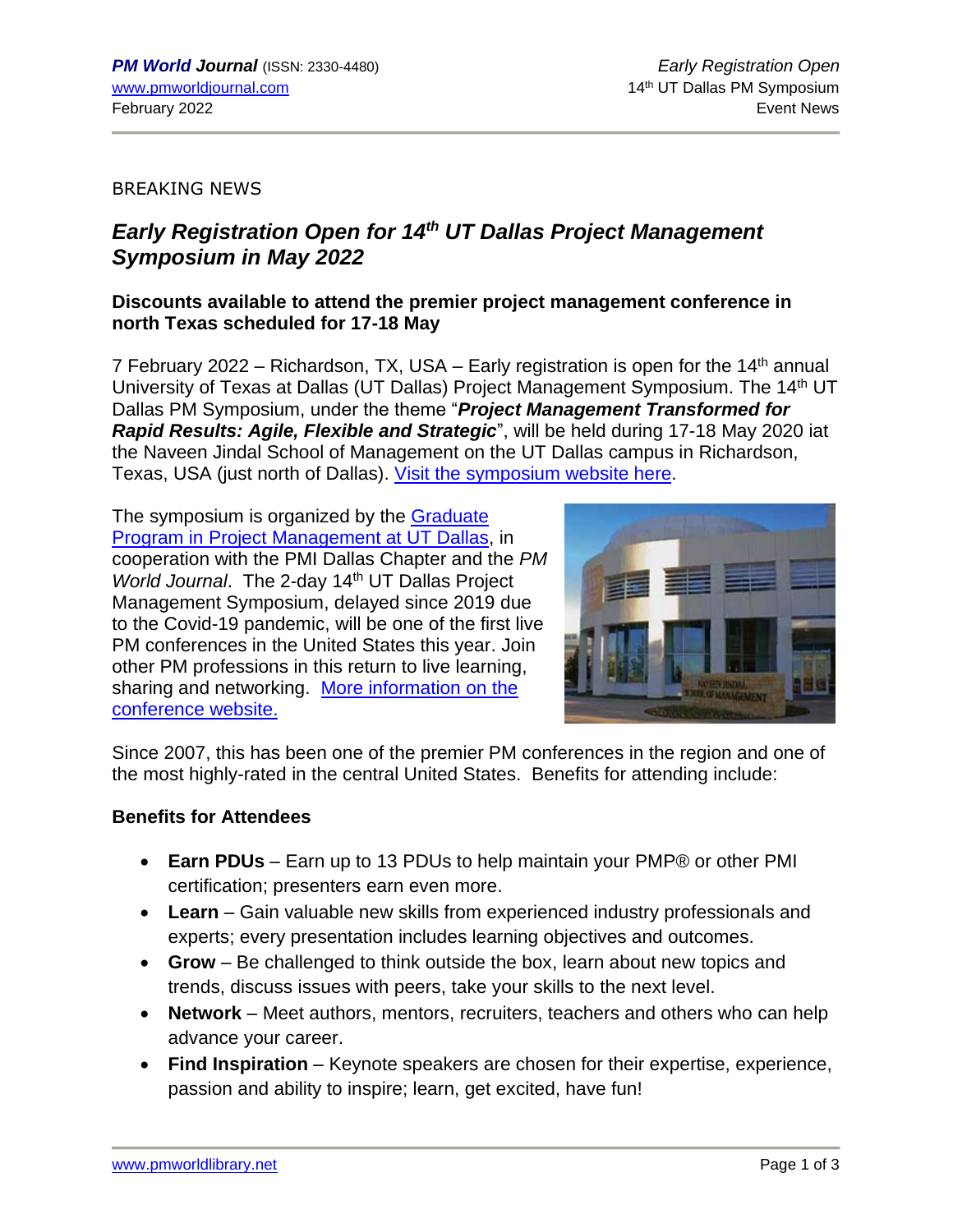## **Benefits for Employers**

- **Value** For a small investment, employees can acquire a wealth of information and knowledge that can be applied on the job immediately.
- **Employee Development** Arm your project managers with the latest methods for managing projects of various sizes and complexity.
- **Skill Enhancement** Employees can share lessons learned & learn new skills; multiple employees can split up, attend different sessions and maximize organizational learning.
- **Competitive Advantage** Ensure that your project managers and teams can deliver new products and services to customers and stakeholders as well as or better than your competitors – through excellent project management
- **Community Involvement** Attendance can provide your employees and the company the chance to engage with the university and local PMI chapter.
- **Enhanced reputation** Be perceived as an innovative and forward-thinking organization by learning and implementing the latest PM best practices.

**Early registration for the two-day event now open**. Discounted individual and group prices are offered. If you are a project manager or project management professional living in Texas or nearby states, plan to attend this world class symposium. If you employ project and program management leaders, send them to this world-class event. To see this year's conference agenda and speakers or [to register, click here.](https://jindal.utdallas.edu/events/project-management-symposium/)

As it is each year, the 2022 symposium will be held in world-class facilities in the **Naveen Jindal School of Management** on The UT Dallas campus in Richardson, Texas, USA. The event will include keynote speakers, professional presentations, interactive sessions, lunches and coffee breaks, and a networking reception. For additional information or with questions contact [pmsymposium@utdallas.edu](mailto:pmsymposium@utdallas.edu) or [visit the](https://jindal.utdallas.edu/events/project-management-symposium/)  [UTD symposium website here.](https://jindal.utdallas.edu/events/project-management-symposium/)

# The **Project Management Program at The UT Dallas**

provides application-oriented education for professionals with significant project, program or general management responsibilities. Established in the Executive Education Center in UT Dallas' Naveen



Jindal School of Management, students can earn a Graduate Certificate in Project Management, a Master of Science degree with an emphasis in project management, or a Master of Business Administration (MBA) degree with project management emphasis. UT Dallas PM program, originally developed in 1997, is accredited by the Project Management Institute (PMI®). For more information, visit [project.utdallas.edu.](http://project.utdallas.edu/)